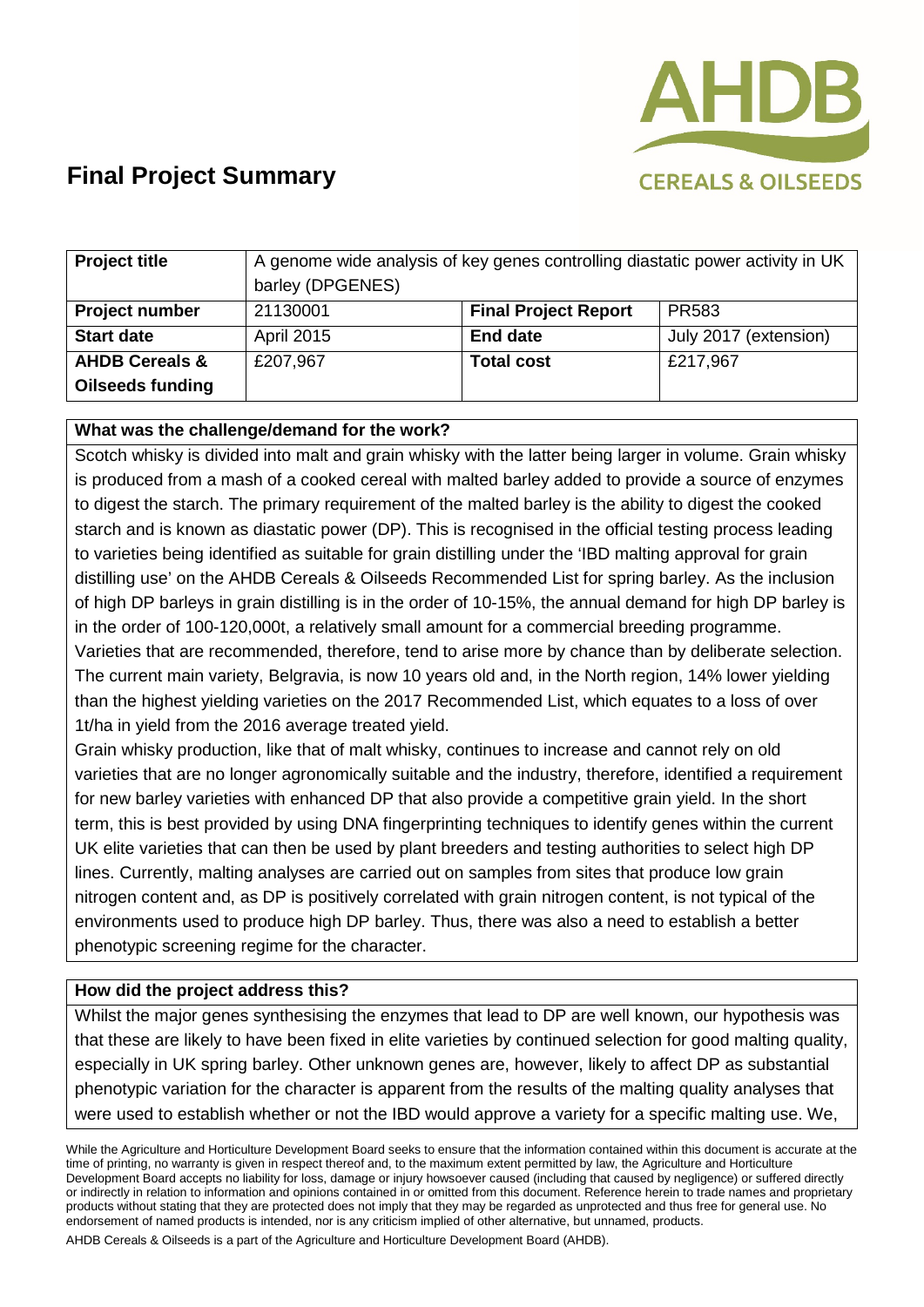

therefore, used existing DP data to identify pools of high and low DP varieties in spring and winter barley. This data has been collected from the National and Recommended List trialling process to evaluate suitability of varieties for malting and a BBSRC Crop Improvement Research Club project to study the processability of malting barley. By genome-wide comparison of high and low DP bulks within each crop type, we can identify genotypic differences between the bulks. Using a pool of at least 10 varieties would balance differences between the genetic backgrounds of individual varieties so that the vast majority of the remaining differences would reflect the differences in phenotype, i.e. DP, upon which the bulks were constructed. Whole genome sequencing of individual barley lines was not possible but a custom assay designed to capture representations of the gene content of barley was available and provided a most cost-effective means of sequencing DNA from each of the four pools, i.e. winter and spring barley high and low DP pools.

We then used bioinformatics analyses to identify over 80,000 polymorphisms at single nucleotide bases (single nucleotide polymorphisms – SNPs) in the DNA contrasts between the pools. The frequencies of the different sequence bases at each of these >80,000 locations were then used to determine if they were likely to be strongly associated with the difference in DP. For instance, if all the bases in the high pool were completely different from all the bases in the low pool at one SNP locus, then that locus is fixed and the absolute difference in variant frequency would be 1, strongly indicating that the locus was associated with differences in the phenotype. We, therefore, considered absolute differences of >0.75 as being indicative of association of a locus with DP, e.g. 80% of the lines in one pool had one variant at the locus and it was only present in 5% of the lines in the other pool. This reduced the number of potentially associated loci to 66 in winter and 32 in spring barley. Many of these were closely linked together and selecting the most probable amongst the linked loci reduced the numbers to test to eight in the winters and five in the springs. We then, further refined this list by validating the markers against the component varieties in the pools. A sample with pre-existing data from the same populations was used to construct the pools, and finally against an independent sample of unknown lines obtained from several breeding companies.

We used representative varieties from the DP pools in fertiliser x grain nitrogen, fertiliser management trials to study what would be the most appropriate to select for high DP in a screening programme. Because resources did not permit large scale malting analyses, we used a combination of yield and grain nitrogen measures to establish what would be the most appropriate regime.

#### **What outputs has the project delivered?**

1. The DP predicted from the 13 markers identified above was highly correlated (r=0.92) with the actual DP values of the component varieties in the bulks.

While the Agriculture and Horticulture Development Board seeks to ensure that the information contained within this document is accurate at the time of printing, no warranty is given in respect thereof and, to the maximum extent permitted by law, the Agriculture and Horticulture Development Board accepts no liability for loss, damage or injury howsoever caused (including that caused by negligence) or suffered directly or indirectly in relation to information and opinions contained in or omitted from this document. Reference herein to trade names and proprietary products without stating that they are protected does not imply that they may be regarded as unprotected and thus free for general use. No endorsement of named products is intended, nor is any criticism implied of other alternative, but unnamed, products.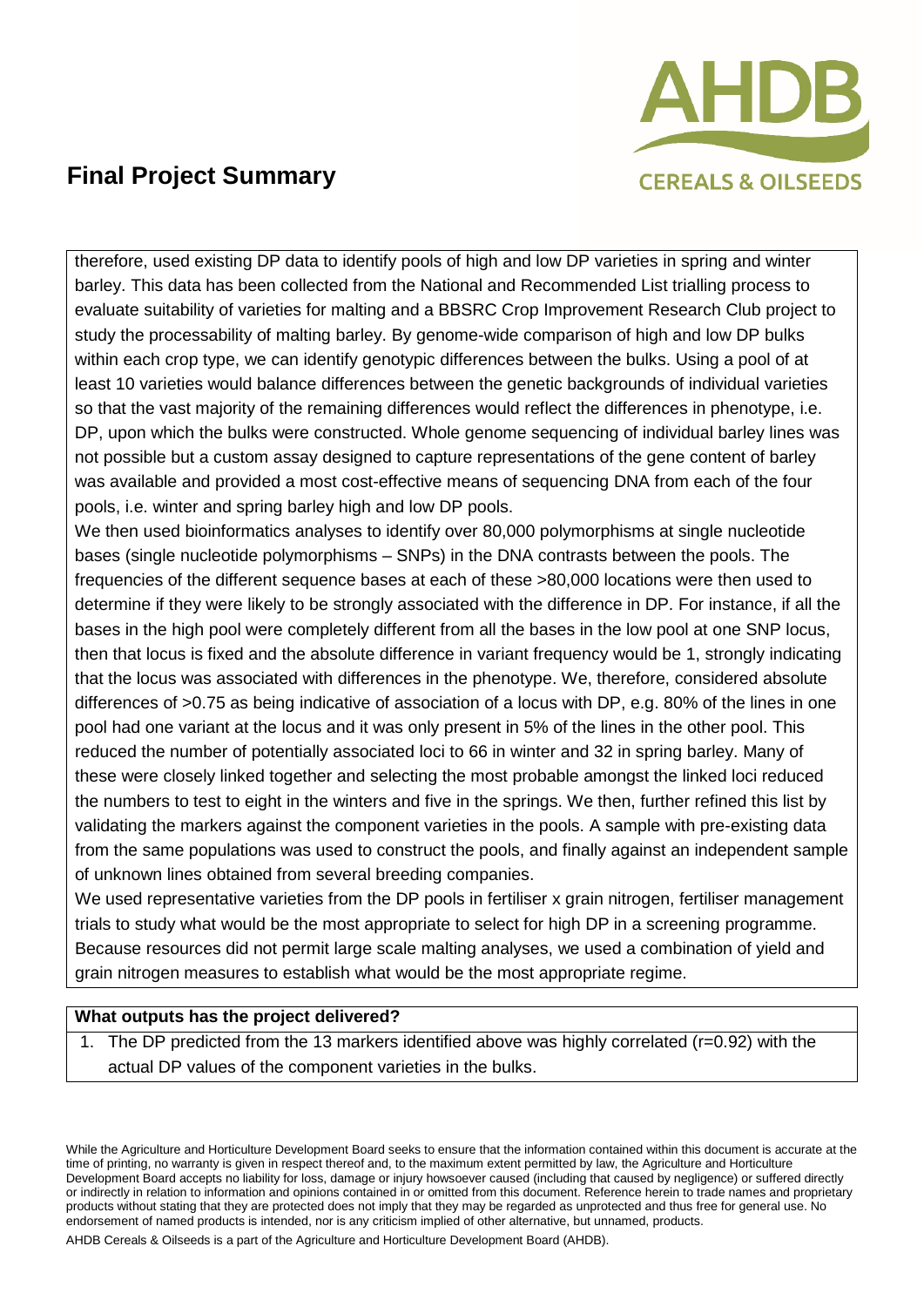

- 2. Testing the allelic differences for each of the 13 SNPs against the historic DP values of 78 winter and 85 spring barley varieties showed significant differences in the character for all but 4, thus validating 9 of the 13 SNPs (6 winter and 3 spring).
- 3. These 9 SNPs were then used to predict the DP of a sample of 61 winter and 85 spring lines supplied without any information by breeding companies. The lines were grown under a high nitrogen management regime in one trial at JHI and samples sent for micro-malting and DP analysis at SWRI. Filtering the data out to eliminate samples that had not malted properly identified a significant correlation ( $R^2$ =0.48) between predicted and observed DP amongst the winter lines, but not the springs. The lack of correlation in the spring set probably reflects the fact that the high DP variant of one of the SNPs was fixed in all 85 lines and the high variants of the other two were in significant excess, indicating a lack of suitable variation due to continued selection for good malting quality.
- 4. Despite selection for good malting quality in the springs, the mean DP of the winter lines (155  $\degree$ L) was significantly greater than that of the spring lines (133 °L) so winter varieties are the best source of high DP amongst current UK elite barleys.
- 5. Testing the selected spring lines from the DP pools showed that low grain N lines and N responsive lines were indistinguishable under normal malting barley N inputs, whereas the responsive lines were indistinguishable from the high grain N lines under a high N fertiliser regime. Even under the malting regime, the high grain N lines were higher than the others. This confirms the need to test lines with high DP potential under a high N regime, as the responsive lines might be of value to grain distillers but may not be considered under existing testing protocols. Timing studies demonstrated that delaying a split N application to GS31 increased the grain N content and thus, might result in higher DP.
- 6. Overall, we have identified markers that can be utilised on material coming through the current testing process to select the best lines and we have demonstrated that use of winter barley is a better way of improving DP. Phenotypically, screening for the character should be conducted under a higher N regime.

#### **Who will benefit from this project and why?**

- Growers will benefit as it provides a market outlet for winter barley at a relatively high N regime so that they can secure a high yield combined with a malting premium.
- Distillers will benefit as they will have a source of high DP barley that would meet their current annual demand of over 100,000t of barley. Note that maltsters purchased <25,000t of Belgravia from the harvest 2016 crop and it is not clear how much of the 108,000t of other varieties was made up of genuine high DP varieties. What is clear is that there is currently an under-supply of approved high DP varieties and the results from this project can be used to alleviate this.

While the Agriculture and Horticulture Development Board seeks to ensure that the information contained within this document is accurate at the time of printing, no warranty is given in respect thereof and, to the maximum extent permitted by law, the Agriculture and Horticulture Development Board accepts no liability for loss, damage or injury howsoever caused (including that caused by negligence) or suffered directly or indirectly in relation to information and opinions contained in or omitted from this document. Reference herein to trade names and proprietary products without stating that they are protected does not imply that they may be regarded as unprotected and thus free for general use. No endorsement of named products is intended, nor is any criticism implied of other alternative, but unnamed, products.